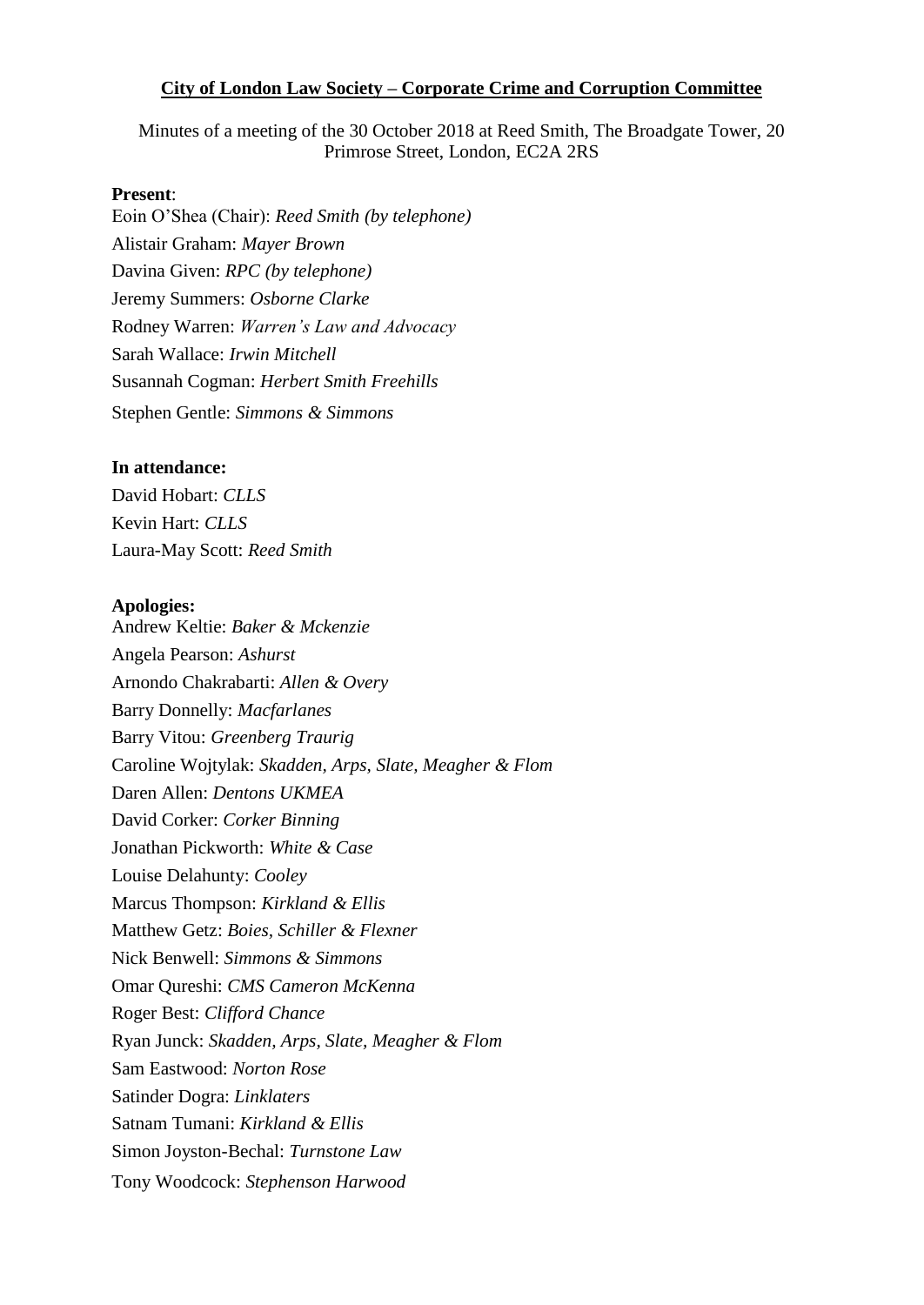## **1. Apologies**

The Chair mentioned apologies received for non-attendance.

## **2. Minutes of the last meeting**

The Minutes of the last meeting (11 September 2018) were approved. The Chair directed that the Minutes be filed on the CLLS website 24 hours after the meeting, subject to Committee members sending any final comments on the draft.

### **3. Membership – applications**

The Committee discussed applications for membership. It was decided that Eve Giles (Allen & Overy), Louise Hodges (Kingsley Napley), Sacha Harber-Kelly (Gibson Dunn & Crutcher), Michelle de Kluyver (Addleshaw Goddard), Sara Teasdale (Byrne & Partners) Neill Blundell (Macfarlanes), Judith Seddon (Ropes & Gray) and Jonathan Cotton (Slaughter & May) should become members of the Committee.

The Chair reported that Barry Donnelly and Arnondo Chakrabarti wished to step down as Committee Members in favour of Neill Blundell and Eve Giles respectively. On behalf of the Committee, the Chair thanked Barry and Arnondo for their support and contributions over several years.

Attendance of members at Committee Meetings was discussed.

# **4. Practice / Legal updates**

The Committee discussed the recent dismissal of the voluntary bill of indictment in the Barlcays case by the High Court. The Committee also discussed *Lonsdale v National Westminster Bank Plc* (disclosure of suspicious activity reports).

There was a discussion of case-management in large fraud cases generally.

# **5. S.2 interview practices**

The Chair explained that s.2 interview practices was a standing agenda item and he encouraged those in attendance to share (on an anonymous basis) any recent experiences of s.2 interviews and in particular any poor practices by investigators. The Committee discussed, amongst other things, the relevance of third party confidentiality in the context of professional obligations and s.2 notices.

### **6. Future Guest Speakers**

The Chair reminded the Committee that Lisa Osofsky of the SFO would be attending the Committee on 11 December 2018.